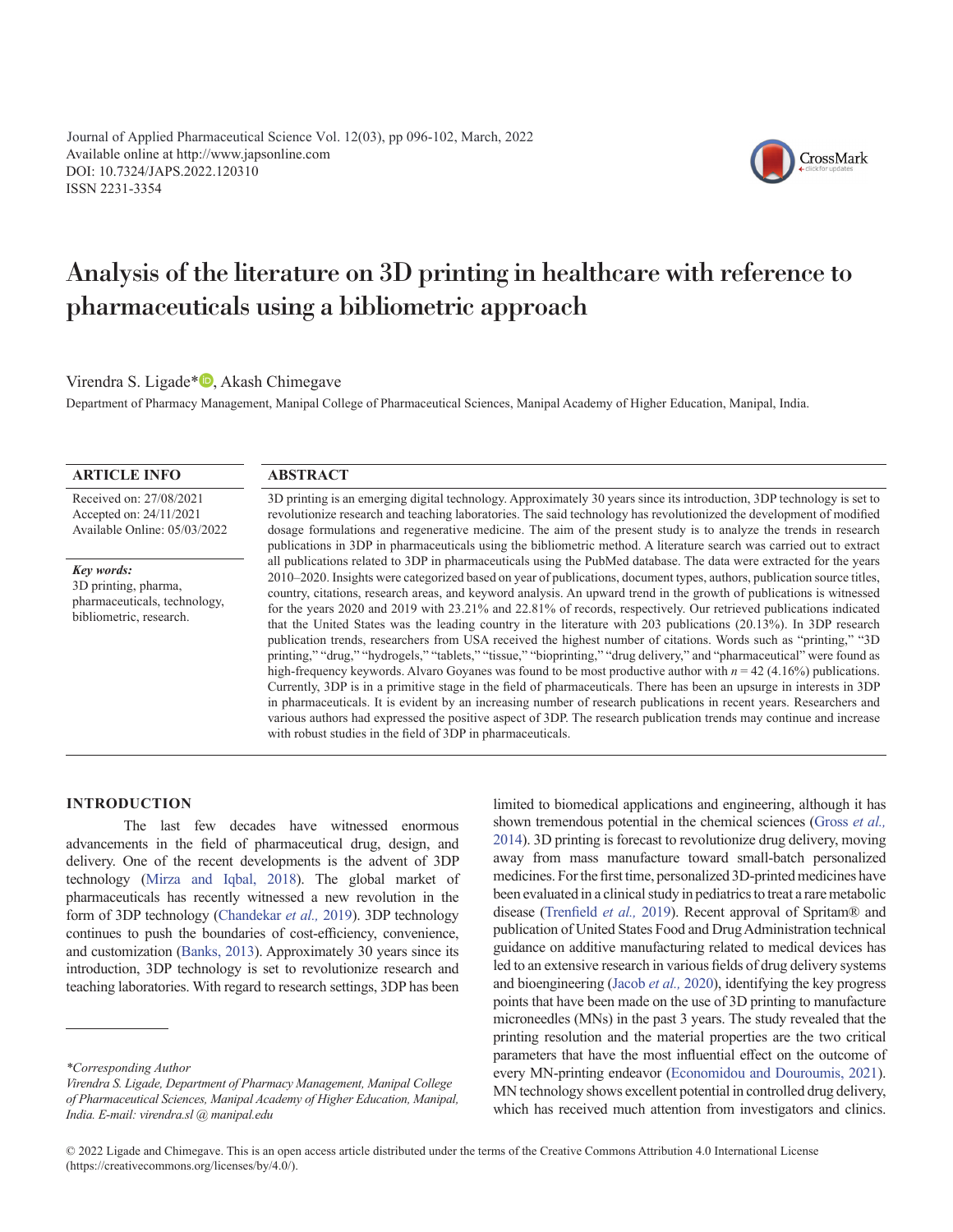<span id="page-1-0"></span>Recently, three-dimensional (3D) printing has given the prototyping and manufacturing methods the flexibility to produce MN patches in a one-step manner with high levels of shape complexity and duplicability [\(Elahpour](#page-5-0) *et al.,* 2021).

A large number of original articles, systematic reviews, short articles, etc. have been published in recent years on 3DP in pharmaceuticals. To date, little work has been devoted to summarizing worldwide trends in 3DP in pharmaceutical research publications. To the best of our understanding, this is the first article on the publishing patterns in 3DP in pharmaceuticals. The aim of the present study is to analyze the research publication trends in 3DP in pharmaceuticals using the bibliometric method. Bibliometrics is a statistical discipline investigating the publication patterns and trends in a certain academic field ([Senel and Bas, 2020](#page-6-0)). The findings of the study can provide an overall scenario of what types of research work are more common around the world and where the focus lies.

#### **MATERIALS AND METHODS**

#### **Search tool and strategy**

We used PubMed as the search engine. PubMed was chosen because it is widely used and is recognized as the primary tool for scholars. This database is freely accessible for researchers throughout world. It covers the maximum number of quality research articles in the medical field. PubMed was chosen because it is recognized as the primary tool for scholars in the medical field ([Islamaj Dogan](#page-5-0) *et al.,* 2009; [Lu, 2011](#page-6-0); Ma *[et al.,](#page-6-0)* 2016) and it remains the optimal tool in biomedical electronic research [\(Falagas](#page-5-0) *et al.,* [2008](#page-5-0)). Almost 5 million queries are issued to PubMed each day by users around the world [\(Islamaj Dogan](#page-5-0) *et al.,* 2009), who rely on frequent access to be updated on biomedicine and make discoveries in their own fields ([Lu, 2011\)](#page-6-0). A literature search was carried out to extract all papers related to 3DP in pharmaceuticals. Keywords used for the study were "3D printing," "pharma," and "pharmaceuticals". Various publications from PubMed were collected for an 11-year period from January 1, 2010, to December 31, 2020, and then data were entered in Microsoft Office Excel sheets manually.

#### **Data analysis**

Secondary data were collected in Microsoft Office Excel sheets based on the findings from PubMed to conduct the data analysis. A total of 1,600 publications were retrieved the PubMed database. The information was processed using applications such as Microsoft Office Excel and Word. The analysis consists primarily of descriptive data that are analyzed, interpreted, and expressed in tables and percentages. Insights are categorized based on year of publication, document type, authors, publication source titles, country, research areas, etc. The keyword occurrences and country citations were visualized with help of Tableau software (http://www.tableau.com, Tableau 2021.1), a visual analytics platform. It is a tool for exploring, analyzing, and presenting data in a visual, interactive format.

#### **RESULTS**

#### **Number of publications, study types, and research areas**

An increasing trend in research publications involving applications of 3DP in pharmaceuticals was observed. Analyses

| <b>Publication year</b> | Number of<br>publications | % of publication |
|-------------------------|---------------------------|------------------|
| 2020                    | 234                       | 23.21            |
| 2019                    | 229                       | 22.81            |
| 2018                    | 189                       | 18.75            |
| 2017                    | 122                       | 12.00            |
| 2016                    | 90                        | 9.02             |
| 2015                    | 85                        | 8.33             |
| 2014                    | 32                        | 3.37             |
| 2013                    | 5                         | 0.49             |
| 2012                    | 5                         | 0.49             |
| 2011                    | 9                         | 0.89             |
| 2010                    | 6                         | 0.59             |

**Table 1.** Year-wise distribution of publications.

**Table 2.** Document types in the scientific literature**.**

| Document types in the<br>scientific literature | <b>Total number</b> | % of publication |
|------------------------------------------------|---------------------|------------------|
| Original article                               | 673                 | 66.89            |
| Review article                                 | 175                 | 17.36            |
| Editorial                                      | 17                  | 1.68             |
| Comparative study                              | 16                  | 1.58             |
| Evaluation study                               | 9                   | 0.89             |
| Communication                                  | 6                   | 0.59             |
| Validation study                               | 3                   | 0.29             |
| Technical note                                 | $\overline{c}$      | 0.19             |
| Case report                                    | 3                   | 0.29             |
| Comment                                        | 1                   | 0.09             |
| Other                                          | 101                 | 10.01            |

| <b>Table 3.</b> Top 10 topics of research areas in the scientific literature. |  |  |  |  |  |
|-------------------------------------------------------------------------------|--|--|--|--|--|
|-------------------------------------------------------------------------------|--|--|--|--|--|

| <b>Research areas</b> | <b>Total number</b> | % of publication |
|-----------------------|---------------------|------------------|
| Dosage forms          | 518                 | 51.38            |
| Tissue engineering    | 253                 | 25.09            |
| Bioprinting           | 136                 | 13.49            |
| Implants              | 39                  | 3.86             |
| Wound healing         | 10                  | 0.99             |
| Dental                | 9                   | 0.89             |
| Orthology             | 7                   | 0.69             |
| COVID-19              | 7                   | 0.69             |
| Oncology              | 4                   | 0.39             |
| Cardiology            | $\mathfrak{D}$      | 0.19             |

showed that the number of research publications increased significantly. An upward trend in the growth of publications is witnessed for the years 2020 and 2019 with 23.21% and 22.81% of records, respectively. The least active years were 2012 and 2013 with 0.49% of records, respectively (Table 1). Among the studies conducted, original articles, reviews, comparative study, and editorials contributed to 66.89%, 17.36%, 1.68%, and 1.58% of the records, respectively (Table 2).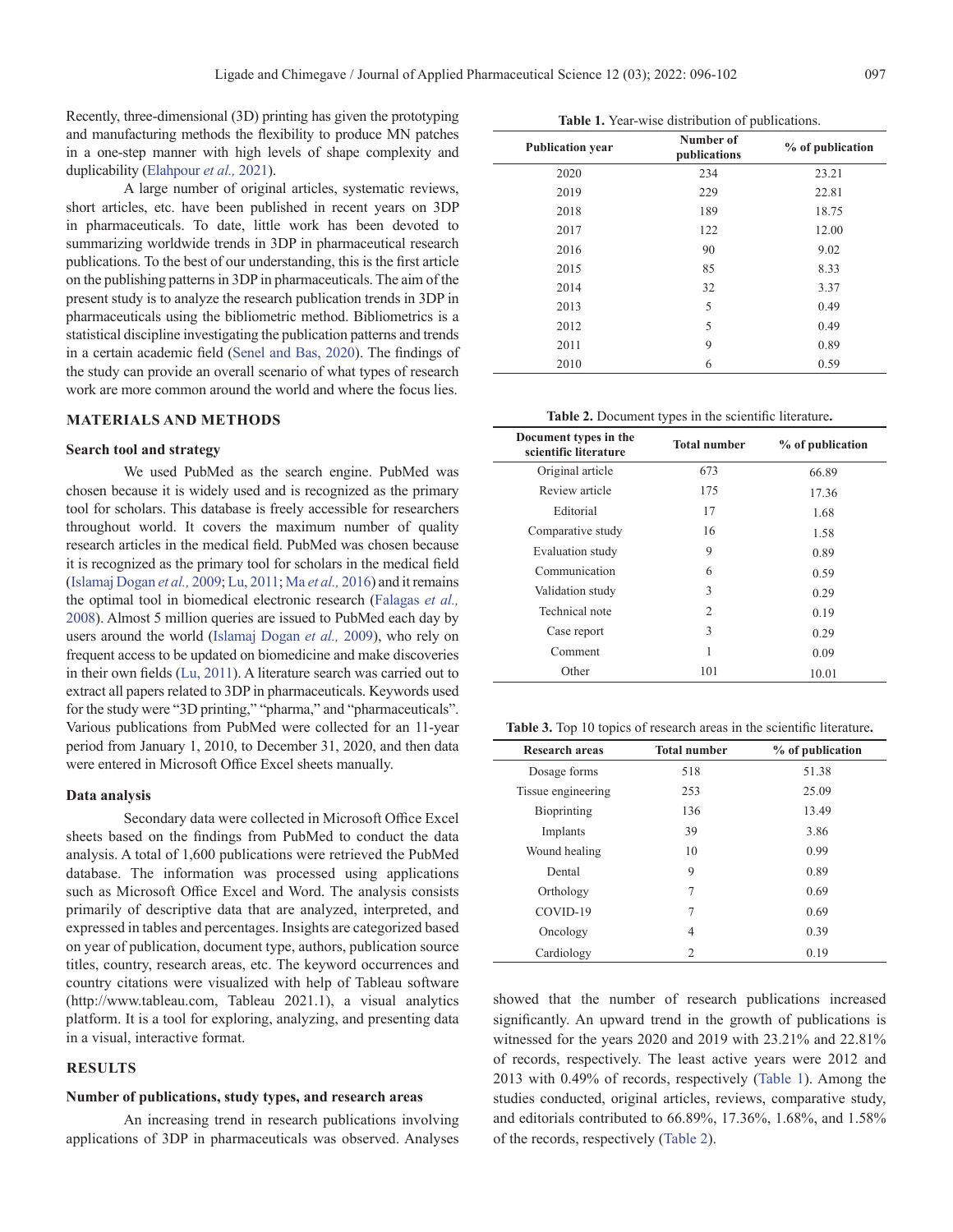| Top 10 countries  | <b>Total number</b> | % of publication |
|-------------------|---------------------|------------------|
| <b>USA</b>        | 203                 | 20.13            |
| China             | 153                 | 15.17            |
| <b>UK</b>         | 153                 | 15.17            |
| Germany           | 69                  | 6.84             |
| Republic of Korea | 48                  | 4.76             |
| Italy             | 41                  | 4.06             |
| India             | 35                  | 3.47             |
| Canada            | 23                  | 2.28             |
| Japan             | 21                  | 2.08             |
| Switzerland       | 20                  | 1.98             |

**Table 4.** Top 10 countries with the highest research publications.

**Table 5.** Top 10 journals with the highest research publications.

| <b>Journals</b>                        | <b>Total number</b> | % of publication |
|----------------------------------------|---------------------|------------------|
| International Journal of Pharmaceutics | 107                 | 10.61            |
| <b>Biofabrication</b>                  | 69                  | 6.84             |
| Journal of Pharmaceutical Sciences     | 57                  | 5.65             |
| Acta Biomaterialia                     | 48                  | 4.76             |
| Pharmaceutics                          | 42                  | 4.16             |
| Advanced Healthcare Materials          | 30                  | 2.97             |
| <b>Biomedical Materials</b>            | 27                  | 2.67             |
| Materials Science and Engineering      | 25                  | 2.48             |
| Scientific Reports                     | 23                  | 2.28             |
| AAPS PharmSciTech                      | 23                  | 2.28             |

Country citations

The major topics of the research area found in the literature are presented in [Table 3.](#page-1-0) It was observed that dosage form in 3DP pharmaceuticals was the key studied topic. Other key areas of focus include tissue engineering, bioprinting, implants, wound healing, dental, and orthology [\(Table 3](#page-1-0)). This is also evident and is reflected in the occurrence of keywords analysis ([Fig. 2\)](#page-4-0).

#### **Countries from which publications originated, citations, and top journal sources**

Our retrieved publications indicated that the United States was the leading country in the literature with 203 publications (20.13%), followed by the China, United Kingdom, and Germany (*n* = 153, 15.17%; *n* = 153, 15.17%; and *n* = 69, 6.8%, respectively). Other countries with research publications were Republic of Korea, Italy, India, Canada, Japan, and Switzerland with 4.76%, 4.06%, 3.47%, 2.28%, 2.08%, and 1.98%, respectively (Table 4). Name of journal sources was recorded for all manuscripts. Among the leading journals, the top contributions in said areas were in the International Journal of Pharmaceutics, Biofabrication, Journal of Pharmaceutical Sciences, Acta Biomaterialia, and Pharmaceutics with 10.61%, 6.84%, 5.65%, 4.76%, and 4.16%, respectively (Table 5).

The quality of scientific works of researchers is judged through citations received. The more citations received by individual researchers, the more favorable the growth and image of those countries in the scientific discipline. In 3DP research publication trends, researchers from USA received the highest number of citations ( $n = 2,105$ ), followed by few leading countries, namely UK (*n* = 2,090), China (*n* = 1,711), India (*n*  = 848), Germany (*n* = 707), Spain (*n* = 656), Italy (*n* = 452), Republic of Korea ( $n = 376$ ), Poland ( $n = 316$ ), and Japan (*n* = 302). The density world map of the top countries in terms of research publication citations is shown in Figure 1.



Map based on Longitude (generated) and Latitude (generated). Size shows sum of No.of Counts. Details are shown for Countries. **Figure 1**. Density world map of the top countries in terms of research publication citations.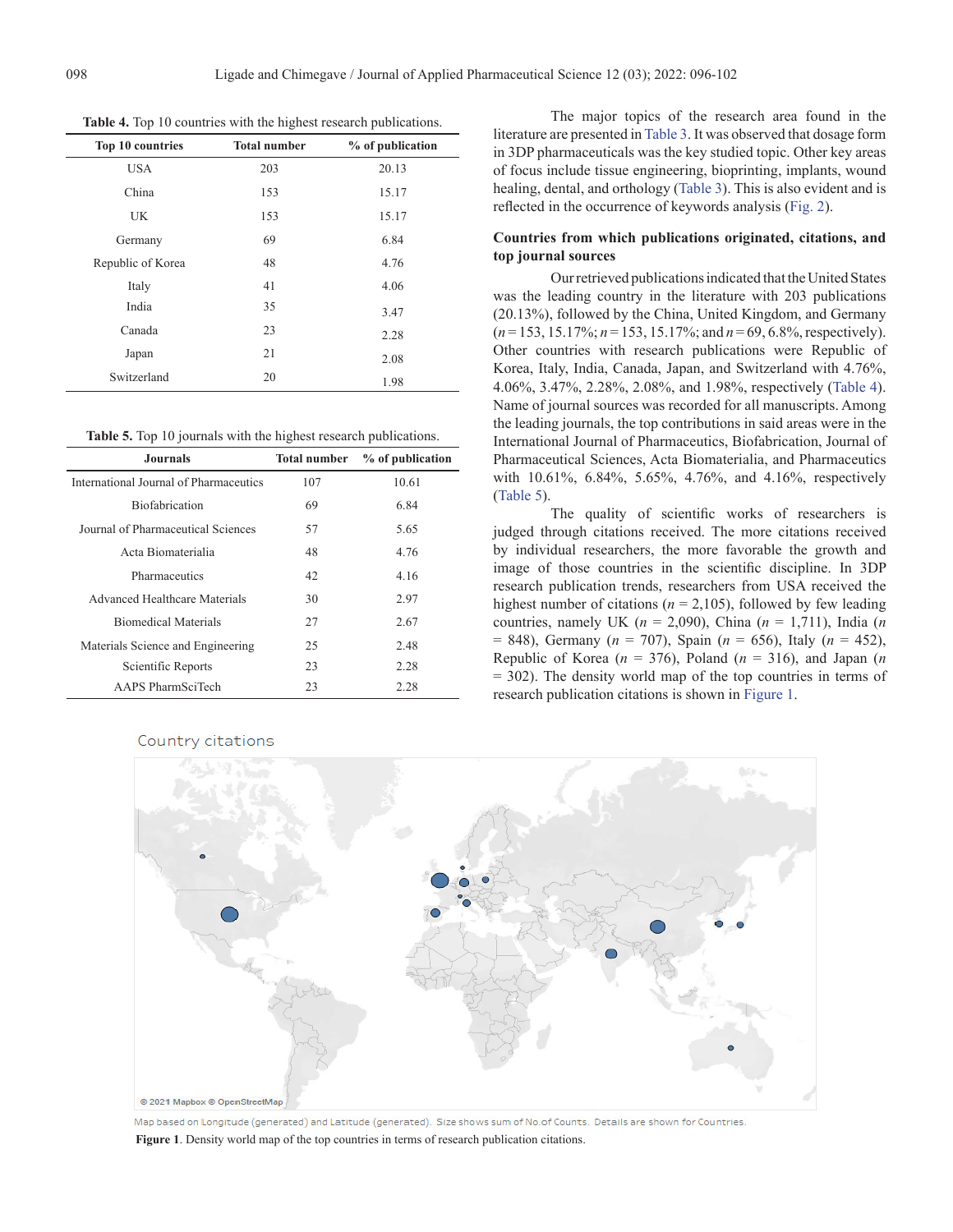**Table 6.** Top 10 authors with the highest research publications.

| <b>Authors</b>            | <b>Total number of</b><br>articles | % of publication |
|---------------------------|------------------------------------|------------------|
| Alvaro Goyanes            | 42                                 | 4.16             |
| Sarah J. Trenfield        | 14                                 | 1.38             |
| Niklas Sandler            | 13                                 | 1.28             |
| Atheer Awad               | 12                                 | 1.19             |
| Tatsuaki Tagami           | 8                                  | 0.79             |
| Fabrizio Fina             | 8                                  | 0.79             |
| Georgios K. Eleftheriadis | 7                                  | 0.69             |
| Yan Yang                  | 6                                  | 0.59             |
| Alice Melocchi            | 6                                  | 0.59             |
| Jiaxiang Zhang            | 6                                  | 0.59             |

#### **Top authors and highly cited manuscripts**

Alvaro Goyanes is found to be the most productive author with  $n = 42$  (4.16%) publications, followed by Sarah J Trenfield, Niklas Sandler, Atheer Awad, Tatsuaki Tagami, Fabrizio Fina, Georgios K Eleftheriadis, Yan Yang, Alice Melocchi, and Jiaxiang Zhang with 1.38%, 1.28%, 1.19%, 0.79%, 0.79%, 0.69%, 0.59%, 0.59%, and 0.59% of the records, respectively (Table 6). The most cited publication in this field was entitled "A 3D bioprinting system to produce human-scale tissue constructs with structural integrity," with 369 citations published in the journal Nature Biotechnology. Another publication entitled "Medical applications for 3D printing: Current and projected uses" received 193 citations and was published in Pharmacy and Therapeutics. Publications that received more than 100 citations are presented in Table 7.

#### **Keyword frequency analysis**

Some features of the study on 3DP in pharmaceuticals could be reflected by the occurrence of keywords. Words such as "printing," "3D printing," "drug," "hydrogels," "tablets," "tissue," "bioprinting," "drug delivery," and "pharmaceutical" were found as high-frequency keywords in the present study with 45.13%, 22.42%, 20.43%, 28.76%, 13.98%, 12.30%, 12.20%, 7.83%, and 7.14%, respectively. [Table 8](#page-4-0) presents the top 20 keywords that are related to the objective of the study. The density visualization map of the top 20 keywords is shown in [Figure 2](#page-4-0).

#### **Discussion**

Our bibliometric study on 3DP in pharmaceuticals from the year 2010 to 2020 indicates an exponential growth in the number of research publications. Every year, 3DP expands its uses in the pharmaceutical sector, saving and improving lives in ways that were previously unimaginable. Indeed, 3DP technology has been used widely in the healthcare and pharmaceutical sectors. With regard to the trends of field, most of the research publications were focused on advantages of 3DP technology, oral dosage forms, hydrogels, tablets, bioprinting, drug delivery, and pharmaceuticals. A

| <b>Title of publication</b>                                                                                            | Research area      | vear | <b>Journal</b> name                     | <b>Total number of</b><br>citations |
|------------------------------------------------------------------------------------------------------------------------|--------------------|------|-----------------------------------------|-------------------------------------|
| A 3D bioprinting system to produce human-scale tissue<br>constructs with structural integrity                          | Bioprinting        | 2016 | Nature Biotechnology                    | 369                                 |
| Medical applications for 3D printing: current and projected<br>uses                                                    | Dosage forms       | 2014 | Pharmacy and<br>Therapeutics            | 193                                 |
| 3D bioprinting for engineering complex tissues                                                                         | Tissue engineering | 2016 | Biotechnology<br>Advances               | 185                                 |
| 3D bioprinting human chondrocytes with nanocellulose-<br>alginate bioink for cartilage tissue engineering applications | Bioprinting        | 2015 | <b>Biomacromoles</b>                    | 167                                 |
| Microfluidic bioprinting of heterogeneous 3D tissue<br>constructs using low-viscosity bioink                           | Bioprinting        | 2016 | <b>Advanced Materials</b>               | 131                                 |
| Omnidirectional printing of 3D microvascular networks.                                                                 | Tissue engineering | 2011 | <b>Advanced Materials</b>               | 124                                 |
| Bioprinting 3D microfibrous scaffolds for engineering<br>endothelialized myocardium and heart-on-a-chip                | Bioprinting        | 2016 | <b>Biomaterials</b>                     | 124                                 |
| Direct 3D printing of shear-thinning hydrogels into self-<br>healing hydrogels                                         | Tissue engineering | 2015 | <b>Advanced Materials</b>               | 121                                 |
| 3D printing of scaffolds for tissue regeneration applications Tissue engineering                                       |                    | 2015 | <b>Advanced Healthcare</b><br>Materials | 110                                 |
| Direct human cartilage repair using three-dimensional<br>bioprinting technology                                        | Bioprinting        | 2012 | Tissue engineering                      | 110                                 |

**Table 7.** Most cited research publications.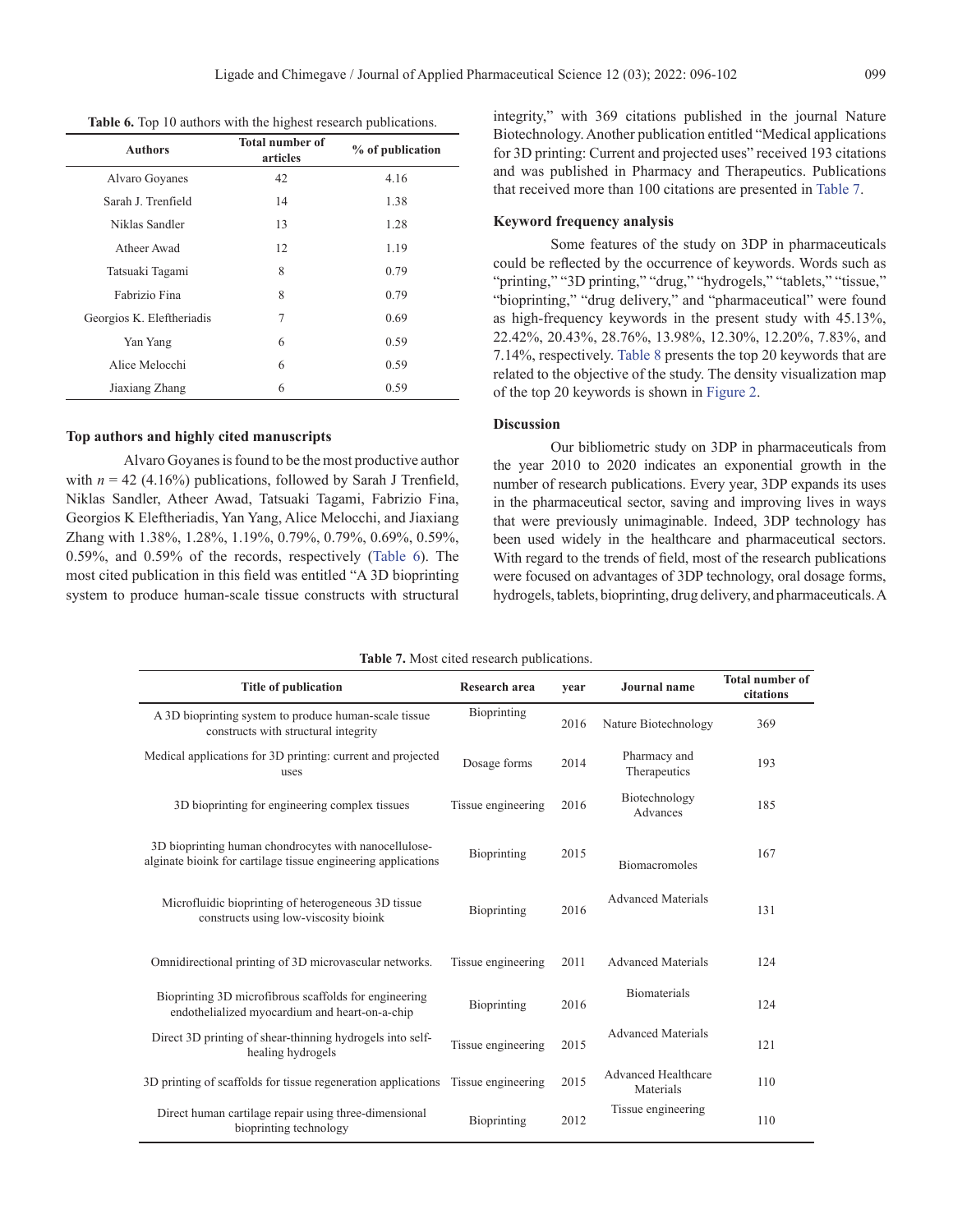<span id="page-4-0"></span>

| <b>Keyword</b> | Co-occurrence<br>times | $%$ of total | <b>Keyword</b>       | Co-occurrence<br>times | $%$ of total |
|----------------|------------------------|--------------|----------------------|------------------------|--------------|
| Printing       | 455                    | 45.13        | Tissue engineering   | 61                     | 6.05         |
| 3D Printing    | 226                    | 22.42        | Polymer              | 54                     | 5.35         |
| Drug           | 206                    | 20.43        | Technology           | 49                     | 4.86         |
| Hydrogels      | 290                    | 28.76        | Three-dimensional    | 47                     | 4.66         |
| <b>Tablets</b> | 141                    | 13.98        | Extrusion            | 46                     | 4.56         |
| <b>Tissue</b>  | 124                    | 12.30        | Oral                 | 46                     | 4.56         |
| Bioprinting    | 123                    | 12.20        | Human                | 40                     | 3.96         |
| Drug delivery  | 79                     | 7.83         | Dosage forms         | 33                     | 3.27         |
| Pharmaceutical | 72                     | 7.14         | Drug release         | 28                     | 2.77         |
| Scaffolds      | 68                     | 6.74         | Drug delivery system | 28                     | 2.77         |

**Table 8.** Top 20 keywords' frequency analysis

## Sheet<sub>3</sub>



Keywords. Colour shows details about Keywords. Size shows sum of No.of Counts. The marks are labelled by Keywords.

**Figure 2.** Density visualization map of the top 20 keywords.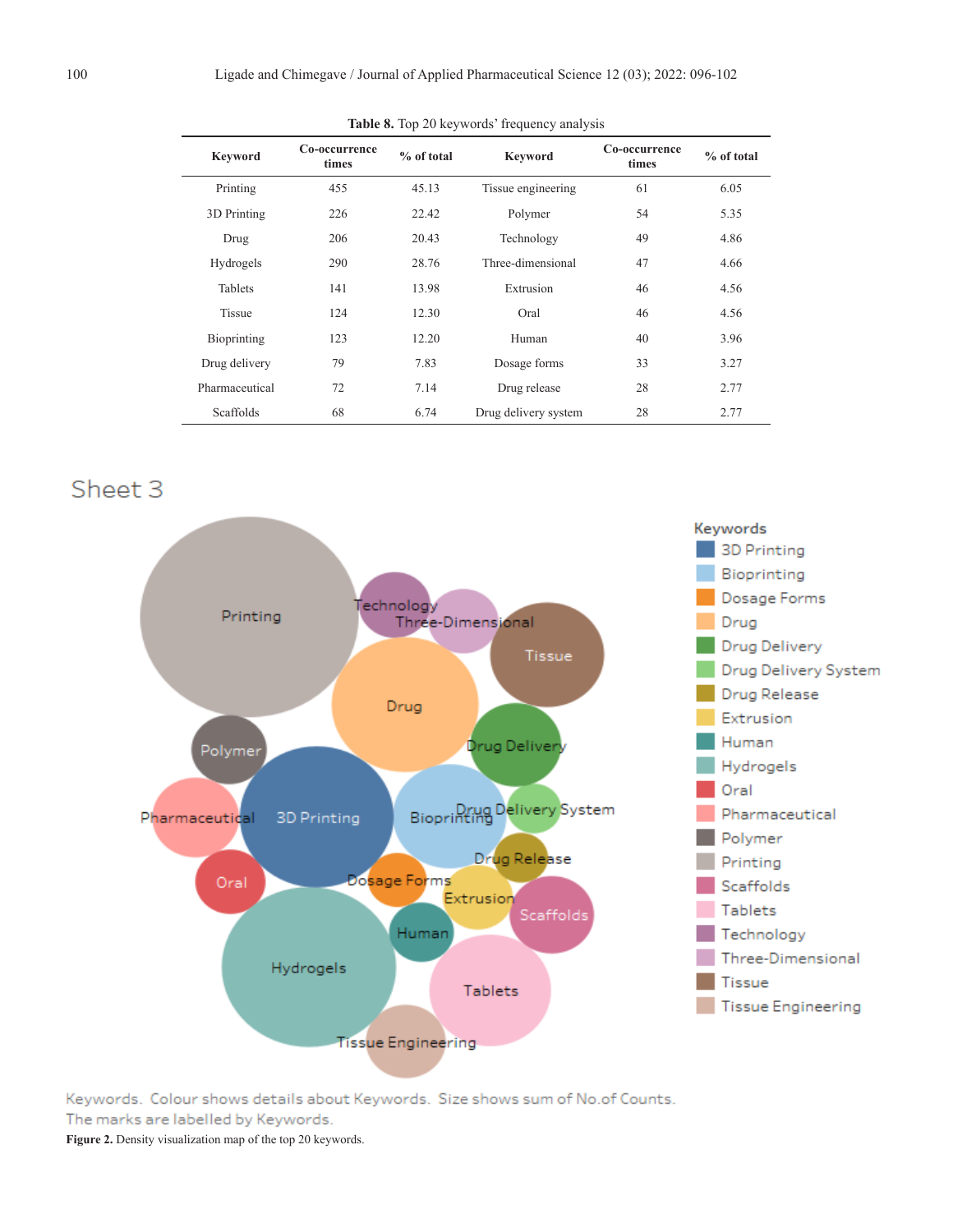<span id="page-5-0"></span>significant number of authors have discussed about 3DP technology, its applications, and challenges ahead. In the pharmaceutical industry, 3DP is a cutting-edge manufacturing technology and it may overcome the traditional manufacturing regime of one-size-fits-all (Azad *et al.,* 2020). Although being in its infancy, when compared with the other sectors, year 2005 marked the rapid progression of 3DP technologies in the pharma sector [\(Wadher](#page-6-0) *et al.,* 2021). This progress is also evident in terms of growth of research publications from year 2015, as shown in [Table 1](#page-1-0).

The 3DP technology is expected to transform drug delivery systems through customization of pharmaceutical formulations (Elkasabgy *et al.,* 2020) and favorable applications in the medical sectors ([Trenfield](#page-6-0) *et al.,* 2019). Technology seems a rational approach to realize the quest for personalized drug delivery ([Khan](#page-6-0) *et al.,* 2018) and recent improvement in oral drug delivery ([Pandey](#page-6-0) *et al.,* 2020). The literature indicates the role of technology in sophisticated transdermal drug delivery systems and the range of printable materials that are presently used (Economidou *et al.,* 2018). Various authors have highlighted the advances in technologies toward producing formulations with intended drug release [\(Kotta](#page-6-0) *et al.,* 2018; [Sadia](#page-6-0) *et al.,* 2018). The application of 3DP technology for generating tablets is attracting the attention of the pharmaceutical industry [\(Tagami](#page-6-0) *et al.,* 2020). Technology also favors flexible-dose drug products, polypills (polyprintlets) ([Trenfield](#page-6-0) *et al.,* 2020), and precision in dose adjustment ([Karavasili](#page-6-0) *[et al.,](#page-6-0)* 2020). In addition to these advantages, extrusion-based 3DP technology is a relatively new technique [\(Panraksa](#page-6-0) *et al.,* 2020). Drop-on-demand 3D bioprinting technologies currently hold the greatest potential for generating functional tissues for clinical use and for drug development (Grottkau *et al.,* 2020). Hydrogels have been widely used as extracellular matrix materials in various 3D bioprinting applications [\(Krishnamoorthy](#page-6-0) *et al.,* 2019). Authors have also deliberated on hot-melt extrusion, a technology which mixes the advantages of solid dispersion technology and mechanical preparation and is recognized in various applications in pharmaceutical formulations (Ren *et al.,* [2019\)](#page-6-0). However, issues and challenges related to 3DP are also debated in the literature. Biofabrication with various hydrogel systems allows the production of tissue or organ constructs *in vitro* to address various challenges in healthcare and medicine (Han *et al.,* 2019). Technology has transformed conventional pharmaceutical operations and has focused on the design and production of dosage forms according to the patient's needs ([Pereira](#page-6-0) *et al.,* 2020).

[Katakam](#page-6-0) *et al.* (2015) discussed about 3DP technology, its broader applications, merits, demerits, and intellectual property rights challenges. There are some regulatory challenges faced by the pharmaceutical sector and common myths surrounding the technology [\(Stones and Jewell, 2017](#page-6-0)). Authors in the literature have focused on many technical difficulties for 3DP of pharmaceutical products; technologies can help to overcome these challenges, in relation to marketing and lack of regulatory standards [\(Liang](#page-6-0) *et al.,* 2019).

There were some limitations to our study. There was no study to compare our results within the literature. Since not all publications are indexed in PubMed, the total number of papers retrieved could be smaller than the actual number. We did a manual search and tried our best to analyze the database related to our subject, but there might have been some errors. We used only one database, PubMed, to create the rankings. However, certain authors seem to have several profiles due to the various spellings of author names or institution names.

#### **CONCLUSION**

There has been an upsurge in interests in 3DP in pharmaceuticals, as evident by an increasing trend in research publication in recent years. USA is the leading country in terms of research publications and citations. Currently, 3DP is in the primitive stage in the field of pharmaceuticals. 3DP technology has the ability to open doors in product development, manufacturing, and delivery. It has the potential to help fulfill the idea of personalized medicine, a trend that is growing rapidly in the industry. The research publication trends may continue and increase with robust studied in the field of 3DP in pharmaceuticals.

#### **AUTHOR CONTRIBUTIONS**

All authors made substantial contributions to conception and design, acquisition of data, or analysis and interpretation of data; took part in drafting the article or revising it critically for important intellectual content; agreed to submit to the current journal; gave final approval of the version to be published; and agree to be accountable for all aspects of the work. All the authors are eligible to be an author as per the international committee of medical journal editors (ICMJE) requirements/guidelines.

#### **FUNDING**

There is no funding to report.

#### **CONFLICTS OF INTEREST**

The authors report no financial or any other conflicts of interest in this work.

#### **ETHICAL APPROVALS**

This study does not involve experiments on animals or human subjects.

#### **DATA AVAILABILITY**

All data generated and analyzed are included within this research article.

#### **PUBLISHER'S NOTE**

This journal remains neutral with regard to jurisdictional claims in published institutional affiliation.

#### **REFERENCES**

Azad MA, Olawuni D, Kimbell G, Badruddoza AZM, Hossain MS, Sultana T. Polymers for extrusion-based 3D printing of pharmaceuticals: a holistic materials-process perspective. Pharmaceutics, 2020; 12(2):124.

Banks J. Adding value in additive manufacturing: researchers in the United Kingdom and Europe look to 3D printing for customization. IEEE Pulse, 2013; 4(6):22–6.

Chandekar A, Mishra DK, Sharma S, Saraogi GK, Gupta U, Gupta G. 3D printing technology: a new milestone in the development of pharmaceuticals. Curr Pharm Des, 2019; 25(9):937–45.

Economidou SN, Lamprou DA, Douroumis D. 3D printing applications for transdermal drug delivery. Int J Pharm, 2018; 544(2):415–24.

Economidou SN, Douroumis D. 3D printing as a transformative tool for microneedle systems: recent advances, manufacturing considerations and market potential. Adv Drug Deliv Rev, 2021; 173:60–9.